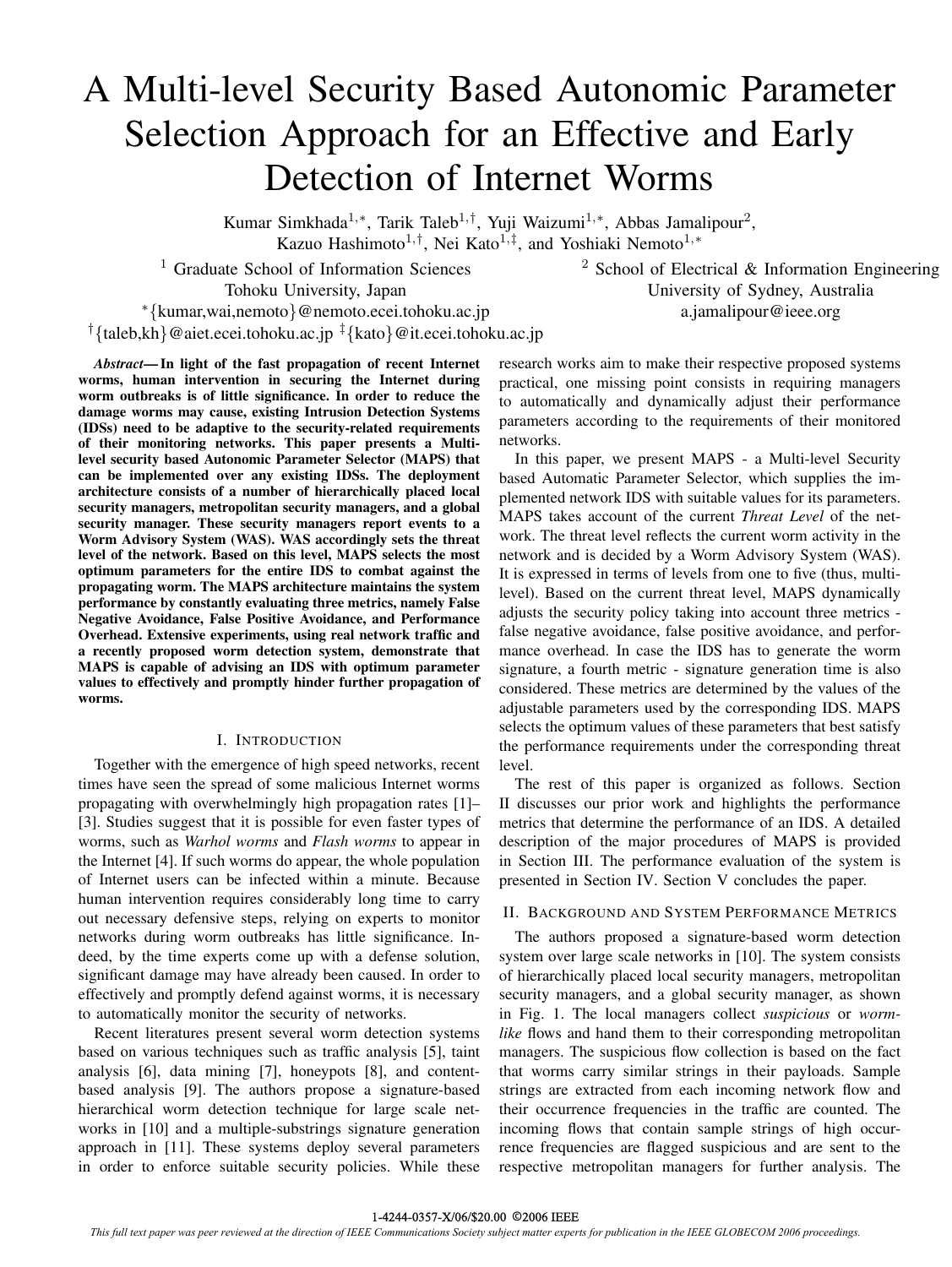

Fig. 1. The envisioned hierarchical worm detection architecture.

metropolitan managers then use clustering technique to sort only worm flows from the suspicious flow pool. The sorted worms are used to generate the signature for the propagating worm. The generated signature consists of multiple substrings that commonly exist in worm flows but not in normal flows [11].

The worm detection scheme uses several parameters. During the suspicious flow collection, it has to fix appropriate values to the length of each sample string  $(L<sub>S</sub>)$ , number of sample strings to be extracted from each flow  $(N<sub>S</sub>)$ , and the repetitive occurrence threshold  $(\Delta_{TH})$ . Similarly, during the signature generation, it requires setting the minimum length of signature substrings  $(L_{MIN})$ , number of worms flows to be used to extract signature substrings  $(N_W)$ , and the number of normal flows to check the presence of normal strings in the signature  $(N_N)$ . These parameters are empirical in deciding the total signature generation time  $(T_{SIG})$ . Experimental results obtained from heuristic approaches suggest that the proposed scheme can achieve high accuracy in real world networks. However, owing to the continuously changing network state, different values of the parameters are suitable for different conditions. The primary challenge in extending the system online is to fix these values automatically.

Various metrics can be used to evaluate the performance of an IDS. In [12], Fink et al. point out some of these metrics, such as accuracy, detection rate, flexibility, overhead, error reporting, router interaction, timeliness, etc. Considering a worm detection scenario, *False Negative Avoidance*, *False Positive Avoidance rate*, and *Performance Overhead rate* need primary follow-ups. Apart from these three metrics, we also choose the *Signature Generation Time* as another performance metric when the signature generation process is involved. We next discuss these metrics and explain how they should be adjusted for an autonomic security management of networks.

# *A. False Negative Avoidance (FNA)*

The FNA indicates the detection rate of the IDS. For each threat level  $L$  (1  $\leq L \leq 5$ ), critical FNA rate (minimum detection rate)  $\eta_L$  ( $0 < \eta_1 < ... < \eta_5 < 1$ ) is pre-defined by the administrator. A high FNA is required when there is an active propagation of Internet worms. During such adversaries, the IDS system may have to sacrifice other two metrics to some extent.

FPA indicates how fairly the IDS system allows normal traffic to pass undisturbed. FPA is expressed in terms of false positive rate (FPR) as,  $FPA = 1 - FPR$ . As there is a tradeoff between FPA and FNA, FPA rate may need relaxation if FNA rate is increased. The desired minimum FPA rate of the system at each threat level is also defined by the administrator as  $\sigma_L$   $(1 > \sigma_1 > ... > \sigma_5 > 0).$ 

## *C. Performance Overhead (PO)*

*B. False Positive Avoidance (FPA)*

Cost is another prominent factor in determining the performance of an IDS. It is thus necessary to design the IDS in such a way that maximum security and accuracy can be achieved with a nominal overhead. We define PO rate as the percentage of available buffer size required for analysis. Similarly to FNA and FPA, the critical PO rate (maximum affordable PO rate) of an IDS at each threat level  $(L)$  is defined by the administrator as  $\theta_L$  (0 <  $\theta_1$  < ... <  $\theta_5$  < 1).

There is a trade-off between FNA, FPA, and PO rates. It is always preferable to achieve high FNA and FPA at the cost a low PO. However, during emergency situations such as worm outbreaks, it is necessary to sacrifice some FPA and PO in favor of FNA. In contrast, during normal network states, FNA rate is slightly reduced in order to achieve higher FPA and lower PO rates.

#### *D. Signature Generation Time*

Signature generation time  $(T_{SIG})$  is a vital performance metric for signature-based IDSs. During high threat levels, IDSs can afford relatively short time for signature generation. The value of  $T_{SIG}$  for email worms such as Beagle, NetSky, and MyDoom can be fairly long (a few minutes). However, for fast spreading scanning worms such as Code Red, Blaster, and Slammer, signatures are required within a limited span of time. Signatures for scanning worms should be generated within 60 seconds in order to effectively control their propagation [4]. This indicates that an IDS system has to automatically generate signature within a significantly limited time after the worm has been detected. Indeed, we first ensure that the signature is generated within the defined  $T_{SIG}$ . FNA, FPA, and PO rates are then considered.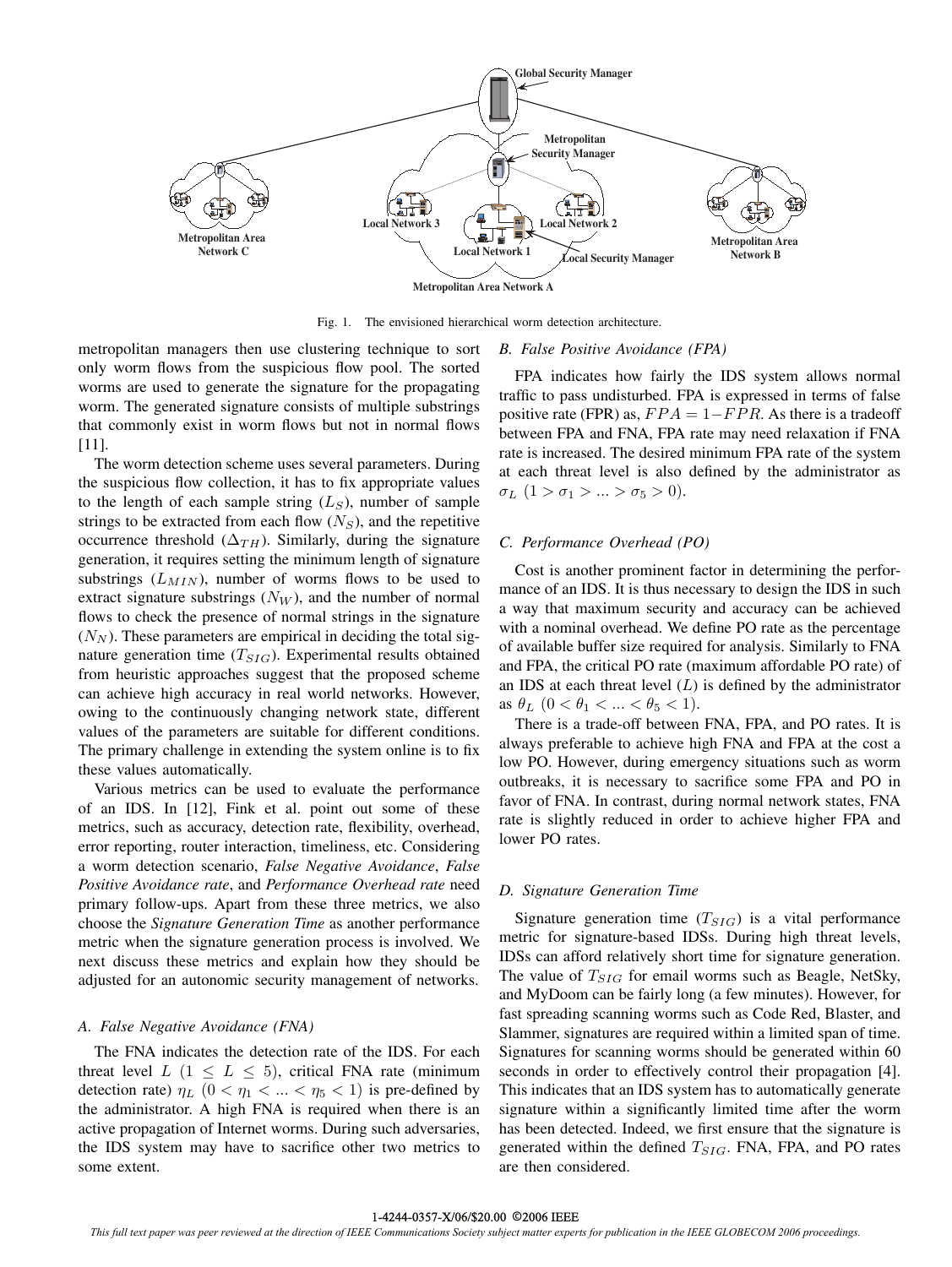

Fig. 2. A typical deployment of the proposed system.

## III. A MULTI-LEVEL SECURITY BASED AUTONOMIC PARAMETER SELECTION SCHEME

In this section, we provide a detailed description of the proposed scheme. A typical deployment of MAPS is illustrated in Fig. 2. The IDS implemented at the gate of the network updates security events to a Worm Advisory System (WAS). WAS accordingly defines the *threat level* of the network. The MAPS-monitor uses the defined threat level to find suitable parameters to advise the IDS. Note that MAPS does not propose a new worm detection scheme but *advises* the implemented IDS with *optimum* values of its parameters in order to efficiently defend against the spreading worm. The operations of WAS and MAPS are further explained below.

## *A. Worm Advisory System (WAS)*

WAS defines the *threat level* of the network based on the events reported by the IDS or other entities, such as, firewalls, IDSs of other collaborating networks, and highhierarchy components. It analyzes the events in timeslots. Threat level one corresponds to a normal network state when no malicious activities are reported. In contrary, threat level five implies that the system is either under attack or is in a grave danger of a worm propagation. The threat level of a given timeslot is decided by considering

- 1) the total number of events observed in the timeslot with respect to a pre-defined *Event Threshold*, and
- 2) the increasing or decreasing tendency of the number of events with respect to previous timeslots.

Given the fact that the WAS uses a simple statistical data of events to define the threat level, it can be directly handled also by the network administrator, if desired.

#### *B. MAPS Monitor*

It is a common trend to investigate the performance of an IDS with test data before implementing it online. The MAPS monitor is provided with the results obtained when the IDS system is initially evaluated with such test data. Let **Q** be the set of these results.  $Q$  stores each scenario  $k$  as a quadruple  $T_k = \{P_k, \eta_k, \sigma_k, \theta_k\}$ , where  $P_k$  is the set of parameter values used and  $\eta_k$ ,  $\sigma_k$ , and  $\theta_k$  are the corresponding values of the three metrics in the test scenario k.

Fig. 3 depicts the flow chart of the MAPS algorithm. The current threat level of the network is sent to MAPS by WAS. The critical rates of FNA, FPA, and PO, denoted by  $\eta_c$ ,  $\sigma_c$ , and  $\theta_c$ , respectively, are initialized to the critical values of the corresponding threat level,  $\eta_L$ ,  $\sigma_L$ , and  $\theta_L$ , respectively. The proposed algorithm takes a *greedy* approach in maximizing the



Fig. 3. MAPS algorithm.

FNA and FPA rates and minimizing the PO rate. Hence, the transitory critical values of these three metrics, are initialized as  $\eta = 1$ ,  $\sigma = 1$ , and  $\theta = 0$ .

The optimum quadruple search is carried out in the order of PO, FPA, and FNA. At first, MAPS searches for quadruples in **Q** whose corresponding PO rates are within the transitory critical PO rate  $(\theta)$ . Thus, the set of quadruples  $(Q_1)$ , which fulfill the PO requirement, can be expressed as

$$
\mathbf{Q}_1 = \{ T_k : T_k \in \mathbf{Q}; \theta_k \le \theta \} \tag{1}
$$

**Q**<sup>1</sup> contains only the quadruples whose parameter can perform within the overhead  $\theta$ .  $\mathbf{Q}_1 = \phi$  implies that the IDS cannot function within the given transitory PO rate  $(\theta)$ . Thus, the MAPS monitor increases  $\theta$  by  $\Delta\theta$ . If  $\theta$  is within the critical PO rate ( $\theta_c$ ), it carries out another search from **Q**. Otherwise,  $\theta_c$ is incremented to  $(\theta_c + \Delta \theta_c)$  and the whole search is repeated, but with a higher  $\theta_c$ .

From the quadruples in **Q**1, MAPS then searches for the quadruples whose accuracy is more than the transitory critical FPA rate  $(\sigma)$ . Hence, the set of the selected quadruples  $(Q_2)$ , which fulfill the PO and FPA requirements, is expressed as

$$
\mathbf{Q}_2 = \{T_k : T_k \in \mathbf{Q}_1; \sigma_k \ge \sigma\} \tag{2}
$$

In case  $\mathbf{Q}_2 = \phi$ , the MAPS monitor decreases  $\sigma$  by a fixed value. If this decrease does not affect the relation ( $\sigma > \sigma_c$ ), MAPS searches for appropriate quadruples from **Q**<sup>1</sup> again. Otherwise,  $\sigma_c$  is relaxed and  $\theta_c$  is increased. The whole search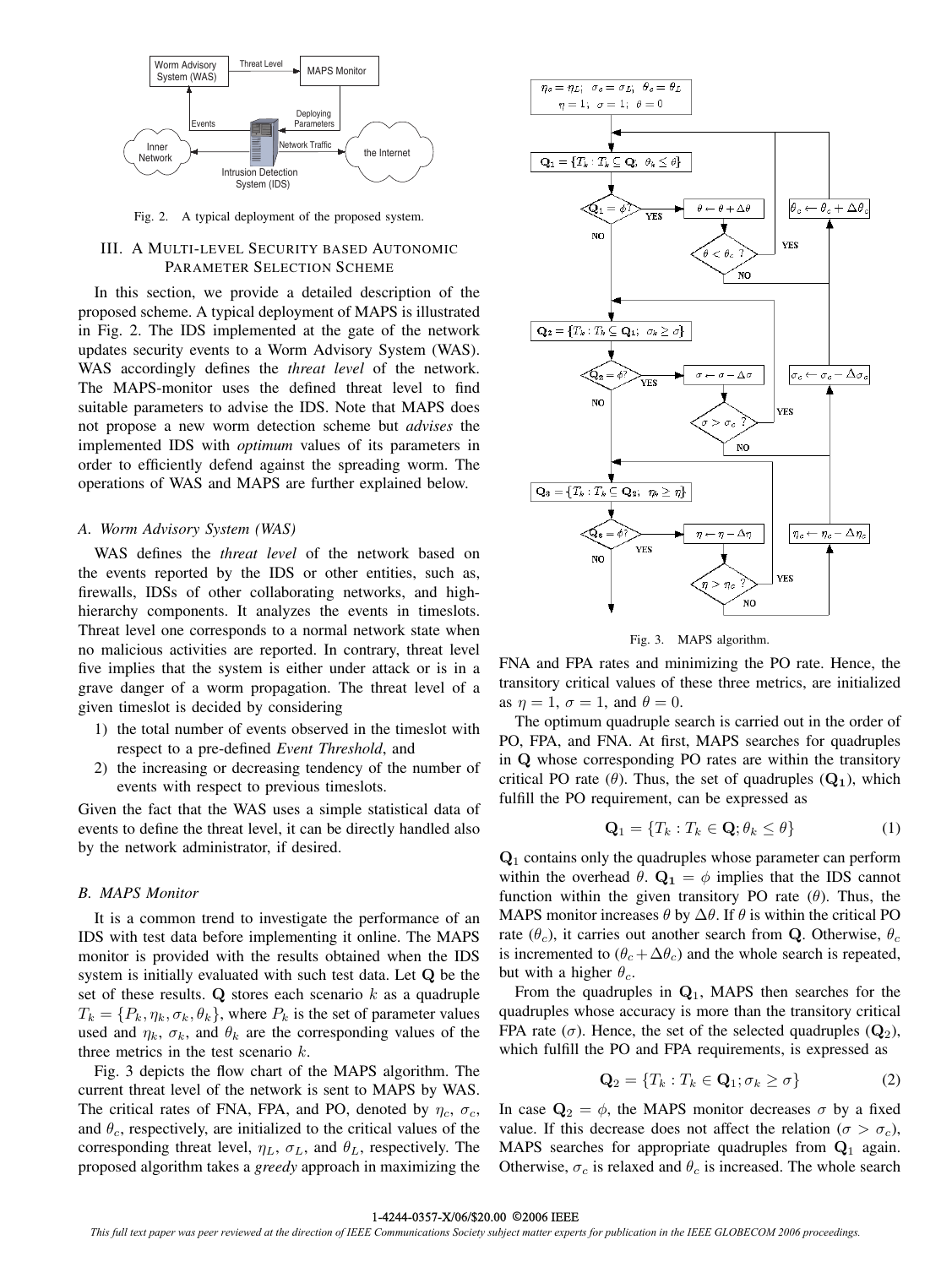is repeated with a lower  $\sigma_c$  and a higher  $\theta_c$ . This process is repeated until  $(Q_2 \neq \phi)$ . Similar adjustment is carried out for FNA. MAPS searches for quadruples in **Q**<sup>2</sup> that satisfy the FNA transitory critical rate  $(\eta)$ . The set of the quadruples that are now chosen  $(Q_3)$  is expressed as,

$$
\mathbf{Q}_3 = \{T_k : T_k \in \mathbf{Q}_2; \eta_k \ge \eta\}
$$
 (3)

Similarly to the PO and FPA checks, MAPS confirms whether transitory critical FNA rate is satisfied. If  $\mathbf{Q}_3 = \phi$ , MAPS relaxes  $\eta$  to  $\eta - \Delta \eta$ . If the new transitory critical FNA rate is more than  $\eta_c$ , it carries out next search from  $\mathbf{Q}_2$ . Otherwise,  $\eta_c$  and  $\sigma_c$  are further reduced while  $\theta_c$  is increased to start the search from the beginning. This is repeated until  $\mathbf{Q}_3 \neq \phi$ . MAPS uses  $Q_3$  to select the quadruple that is optimum for the current network state.

As **Q**<sup>3</sup> may contain multiple quadruples, a separate parameter needs to be defined to select the best quadruple from **Q**3. We define partial gains of FNA, FPA, and PO for the quadruple  $T_k$ , denoted by  $E_{nk}$ ,  $E_{\sigma k}$ , and  $E_{\theta k}$ , respectively, as

$$
E_{\eta k} = \eta_k - \eta_L; \quad E_{\sigma k} = \sigma_k - \sigma_L; \quad E_{\theta k} = \theta_L - \theta_k \tag{4}
$$

where  $\eta_L$ ,  $\sigma_L$ , and  $\theta_L$  are the critical FNA, FPA, and PO rates, respectively, for the corresponding threat level L. Using the partial gains of the three metrics, the total gain of  $T_k$  is calculated as

$$
E_k = E_{\eta k} + E_{\sigma k} + E_{\theta k}.
$$
 (5)

From  $\mathbf{Q}_3$ , the quadruple with the maximum value of E is selected. The parameter values of the selected quadruple are sent to the IDS for deployment.

## IV. PERFORMANCE EVALUATION

## *A. Experimental Set-up*

The experiment is carried out using the results obtained during the evaluation of the worm-detection IDS proposed in [10]. During the suspicious flow collection process, the IDS extracts  $N<sub>S</sub>$  sample strings of length  $L<sub>S</sub>$  from each incoming network flow and counts the occurrence frequency of each sample string. It then uses a Repetitive Occurrence Threshold  $(\Delta_{TH})$  to decide if a worm is propagating. The FNA and FPA rates for different  $N_S$ ,  $L_S$ , and  $\Delta_{TH}$  are obtained using a real network data that contains traces of Beagle worms. The system is assumed to set aside a maximum of 1,000 Bytes of buffer storage per each flow. The PO rate per flow is, thus, defined as

$$
\theta = \frac{L_S \times N_S}{1000} \tag{6}
$$

During high threat levels, the IDS needs to achieve a high FNA rate, even at the cost of some FPA and PO rates. Hence, we set the critical values of FNA, FPA, and PO rates for the five threat levels to {0.70, 0.80, 0.85, 0.90, 0.95}, {0.95, 0.90, 0.85, 0.80, 0.70}, and {0.20, 0.40, 0.50, 0.60, 1.00}. In the first experiment, we use the above-mentioned set-up to investigate change in threat level of the network when events are reported. We then investigate the IDS performance under these threat levels. In the second experiment, we consider a signature generation scenario. We assume that a threat level has been fixed by the WAS. The signature generation time



Fig. 4. Adjustments to the threat level with respect to the number of events reported.

 $(T_{SIG})$  at threat levels one to five are set to 105, 90, 75, 60, and 45 seconds respectively. MAPS finds the best set of parameters that can generate signature within the  $T_{SIG}$  of the current threat level. These parameters include the number of worm flows to be used for signature generation  $(N_W)$ , minimum length of signature substrings to be extracted  $(L_{MIN})$ , and the number of normal flows required to check the inclusion of normal substrings in the signature  $(N_N)$ . The corresponding FNA, FPA, and PO rates are then used to evaluate the performance of the proposed scheme. We obtain the FNA and FPA rates directly from preliminary experiments which are presented in [10]. PO rate is defined as the percentage of the worm payload that is necessary to generate the signature under the selected scenario.

#### *B. Experimental Results*

Fig. 4 depicts the change in the threat level when events are reported. As illustrated in the figure, threat level is increased when a large number of events are reported and when the number of reported events shows an increasing tendency in each timeslot. The stability of threat level primarily depends upon the length of each timeslot and the value of event threshold. If the timeslot length is short, the WAS can quickly respond to the reported events. However, this also degrades the stability of the threat level management because threat level is subject to changes within a short span of time. Considering the fact that a new set of parameters has to be deployed by the IDS during each threat level change, frequent changes in threat level make the IDS unstable. This phenomenon is illustrated

#### 1-4244-0357-X/06/\$20.00 2006 IEEE ©